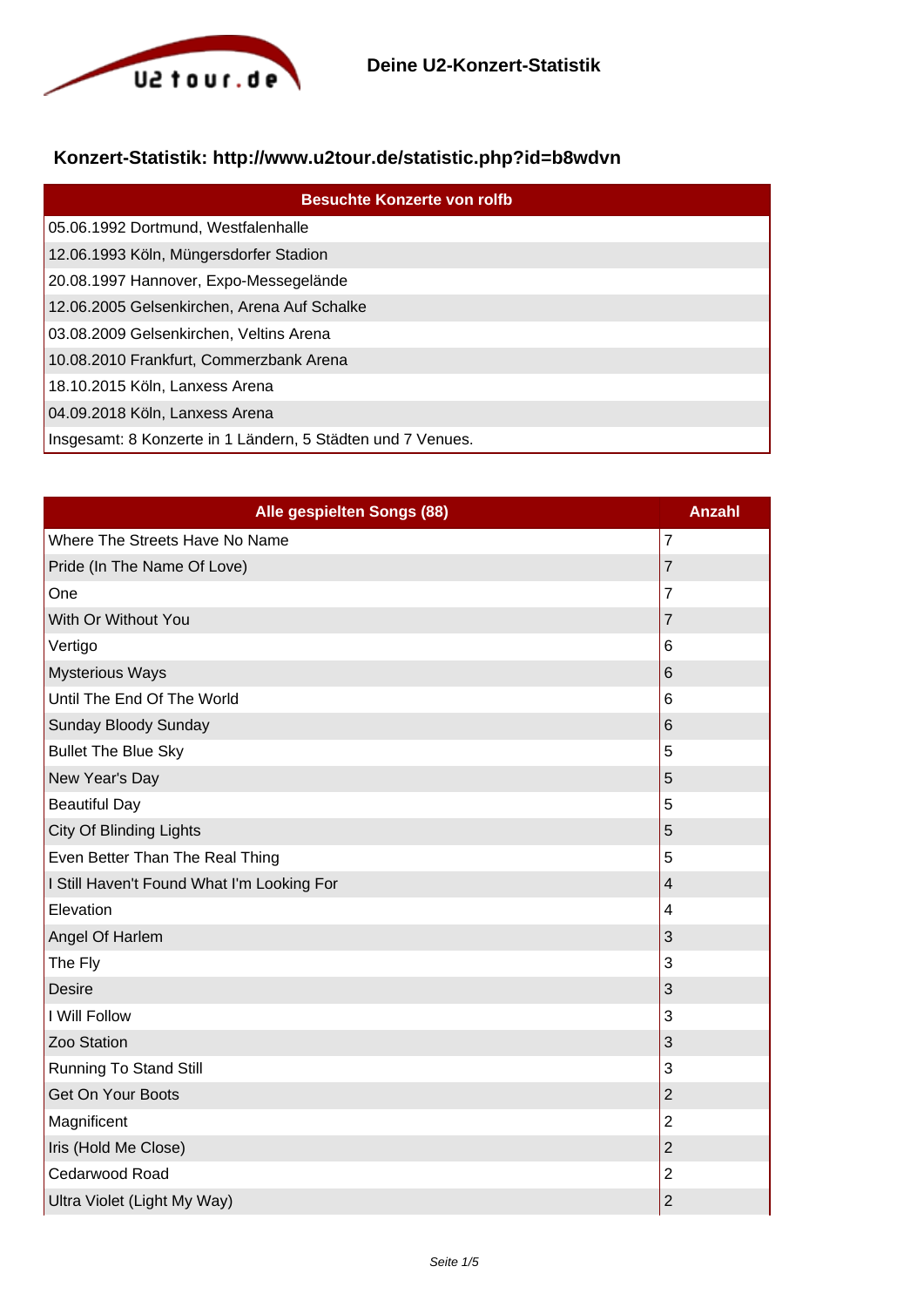

| Hold Me, Thrill Me, Kiss Me, Kill Me       | $\overline{2}$ |
|--------------------------------------------|----------------|
| Party Girl                                 | $\overline{2}$ |
| Love Is Blindness                          | $\overline{2}$ |
| When Love Comes To Town                    | $\overline{2}$ |
| Satellite Of Love                          | $\overline{2}$ |
| Walk On                                    | $\overline{2}$ |
| All I Want Is You                          | $\overline{2}$ |
| Tryin' To Throw Your Arms Around The World | $\overline{2}$ |
| Moment Of Surrender                        | $\overline{2}$ |
| The Unforgettable Fire                     | $\overline{2}$ |
| Can't Help Falling In Love                 | $\overline{2}$ |
| I'll Go Crazy If I Don't Go Crazy Tonight  | $\overline{2}$ |
| <b>MLK</b>                                 | $\overline{2}$ |
| Bad                                        | $\overline{2}$ |
| Out Of Control                             | 1              |
| In A Little While                          | 1              |
| Miss Sarajevo                              | 1              |
| The Miracle (Of Joey Ramone)               | 1              |
| Song For Someone                           | 1              |
| Glastonbury                                | 1              |
| The Ocean                                  | 1              |
| You're The Best Thing About Me             | 1              |
| Acrobat                                    | 1              |
| Return Of The Stingray Guitar              | 1              |
| Summer Of Love                             | 1              |
| Get Out Of Your Own Way                    | 1              |
| 13 (There Is A Light)                      | 1              |
| Love Is Bigger Than Anything In Its Way    | 1              |
| Red Flag Day                               | 1              |
| Lights Of Home                             | 1              |
| <b>Every Breaking Wave</b>                 | 1              |
| Invisible                                  | 1              |
| October                                    | 1              |
| Zooropa                                    | 1              |
| The Blackout                               | 1              |
| '40'                                       | 1              |
| Raised By Wolves                           | 1              |
| The Electric Co.                           | 1              |
| Last Night On Earth                        | 1              |
| Gone                                       | 1              |
| Staring At The Sun                         | $\mathbf 1$    |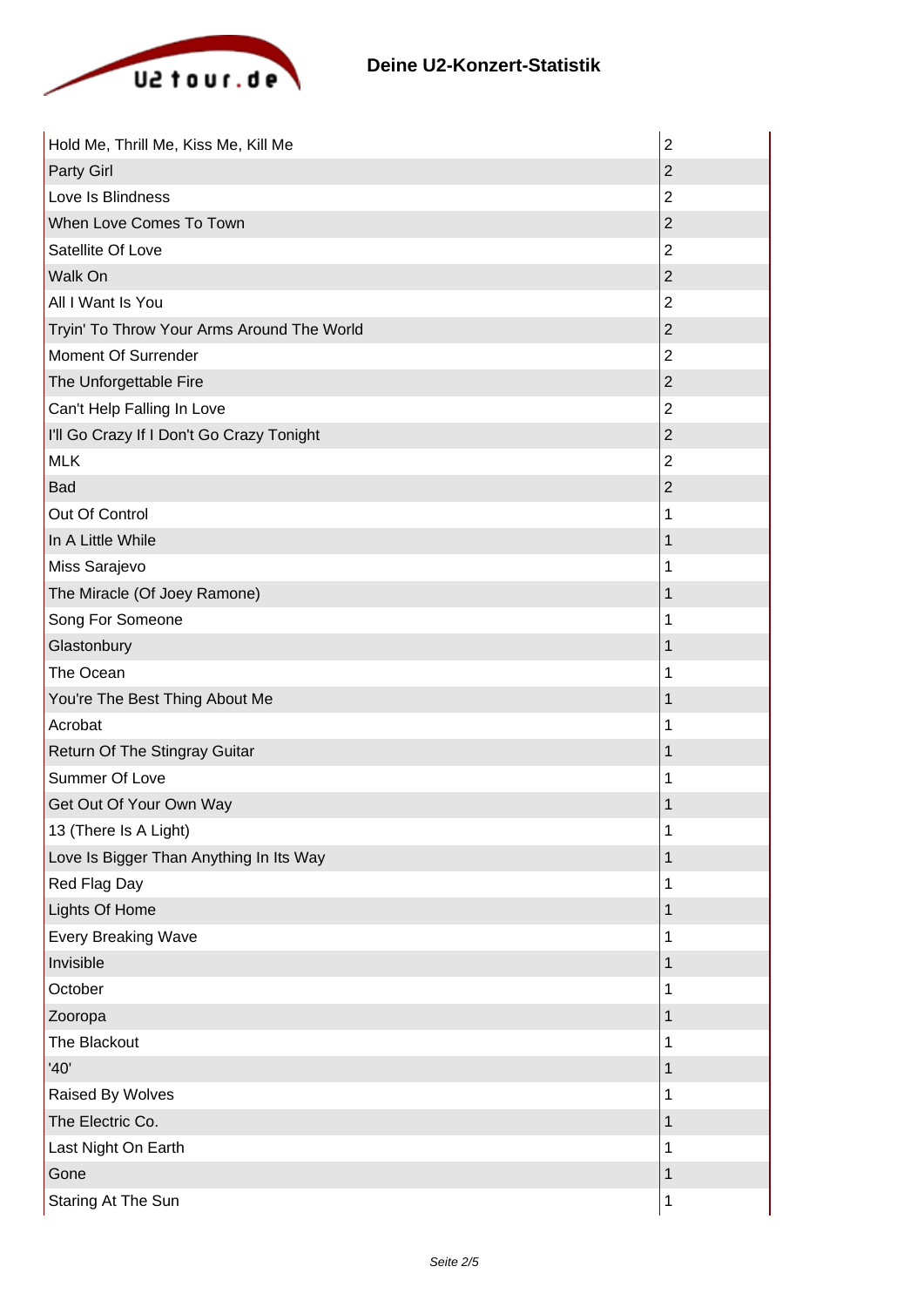

| Miami                                   | 1 |
|-----------------------------------------|---|
| Please                                  | 1 |
| Mofo                                    | 1 |
| <b>Redemption Song</b>                  | 1 |
| Who's Gonna Ride Your Wild Horses       | 1 |
| Stand By Me                             | 1 |
| <b>Unchained Melody</b>                 |   |
| Dirty Old Town                          | 1 |
| Discothèque                             | 1 |
| If You Wear That Velvet Dress           | 1 |
| Yahweh                                  |   |
| <b>Breathe</b>                          |   |
| No Line On The Horizon                  |   |
| Stuck In A Moment You Can't Get Out Of  | 1 |
| All Because Of You                      | 1 |
| Love And Peace Or Else                  |   |
| Wake Up Dead Man                        |   |
| The Cry                                 |   |
| Miracle Drug                            | 1 |
| Sometimes You Can't Make It On Your Own |   |
| <b>Unknown Caller</b>                   | 1 |

| Alle Cover-Songs (6)       | Anzahl |
|----------------------------|--------|
| Can't Help Falling In Love | 2      |
| Satellite Of Love          |        |
| Redemption Song            |        |
| Dirty Old Town             |        |
| Stand By Me                |        |
| Unchained Melody           |        |

| <b>Opening Songs (7)</b>      | Anzahl |
|-------------------------------|--------|
| Zoo Station                   | 2      |
| The Miracle (Of Joey Ramone)  |        |
| The Blackout                  |        |
| Return Of The Stingray Guitar |        |
| Breathe                       |        |
| Mofo                          |        |
| Vertigo                       |        |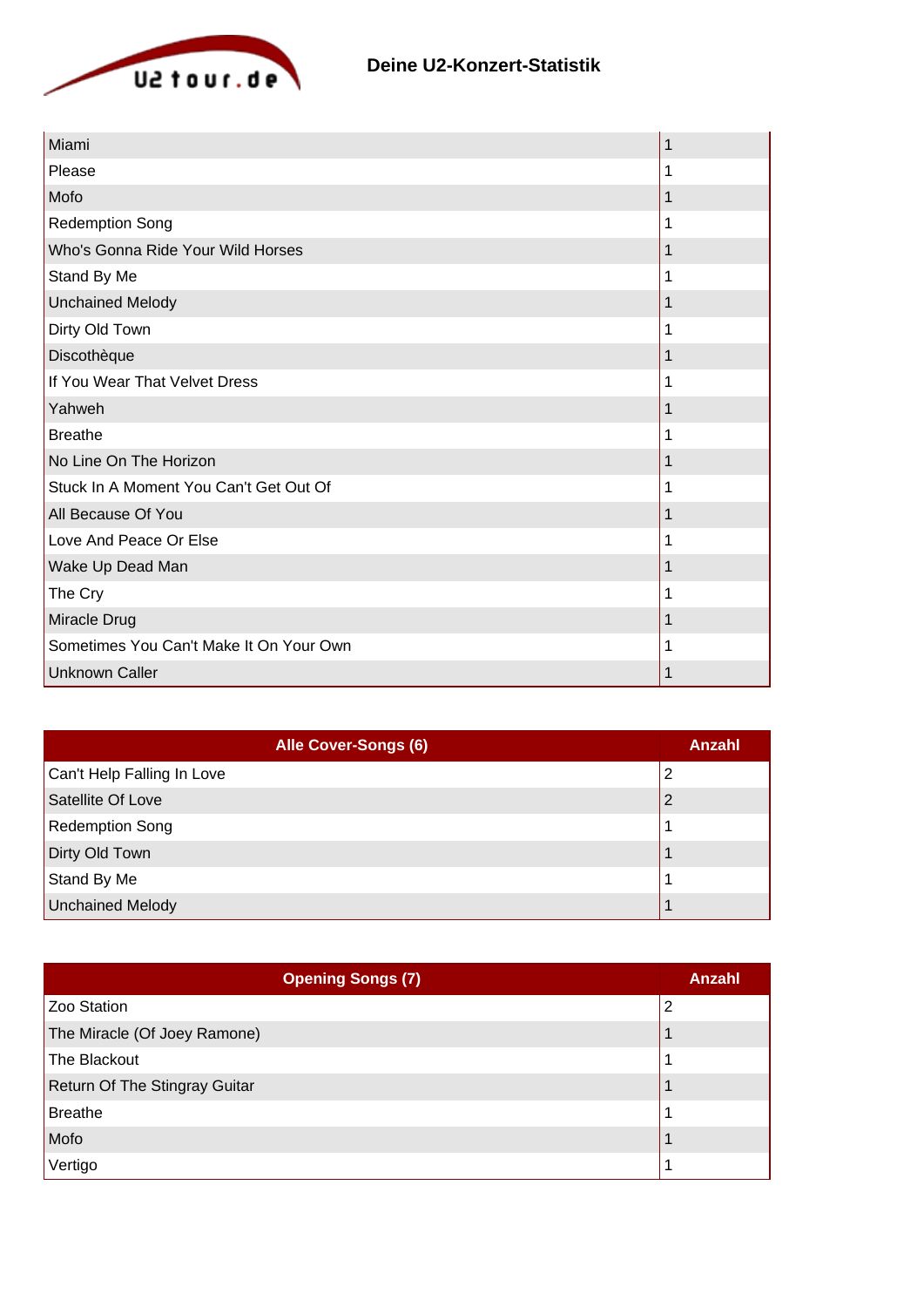

| <b>Closing Songs (7)</b>   | Anzahl |
|----------------------------|--------|
| Moment Of Surrender        | 2      |
| '40'                       |        |
| 13 (There Is A Light)      |        |
| Vertigo                    |        |
| Can't Help Falling In Love |        |
| Wake Up Dead Man           |        |
| Love Is Blindness          |        |

| <b>Alben (19)</b>                 | Anzahl |
|-----------------------------------|--------|
| Achtung Baby                      | 20.11% |
| The Joshua Tree                   | 13.68% |
| How To Dismantle An Atomic Bomb   | 8.38%  |
| The Unforgettable Fire            | 6.77%  |
| All That You Can't Leave Behind   | 6.74%  |
| War                               | 6.19%  |
| No Line On The Horizon            | 5.64%  |
| <b>Rattle And Hum</b>             | 5.1%   |
| Pop                               | 4.57%  |
| Songs Of Experience               | 4.04%  |
| Songs Of Innocence                | 4.02%  |
| Boy                               | 3%     |
| Zoo TV Live                       | 1%     |
| Zooropa                           | 0.5%   |
| The Best Of 1980-1990             | 0.49%  |
| October                           | 0.49%  |
| Songs Of Innocence Bonus Disc     | 0.49%  |
| October (Remastered)              | 0.49%  |
| Passengers Original Soundtracks 1 | 0.48%  |

| Vorgruppen (8)         | <b>Anzahl</b> |
|------------------------|---------------|
| Feeder                 |               |
| Snow Patrol            |               |
| Kasabian               |               |
| The Thrills            |               |
| Die Fantastischen Vier |               |
| Stereo MC's            |               |
| Die Toten Hosen        |               |
| <b>Fatima Mansions</b> |               |